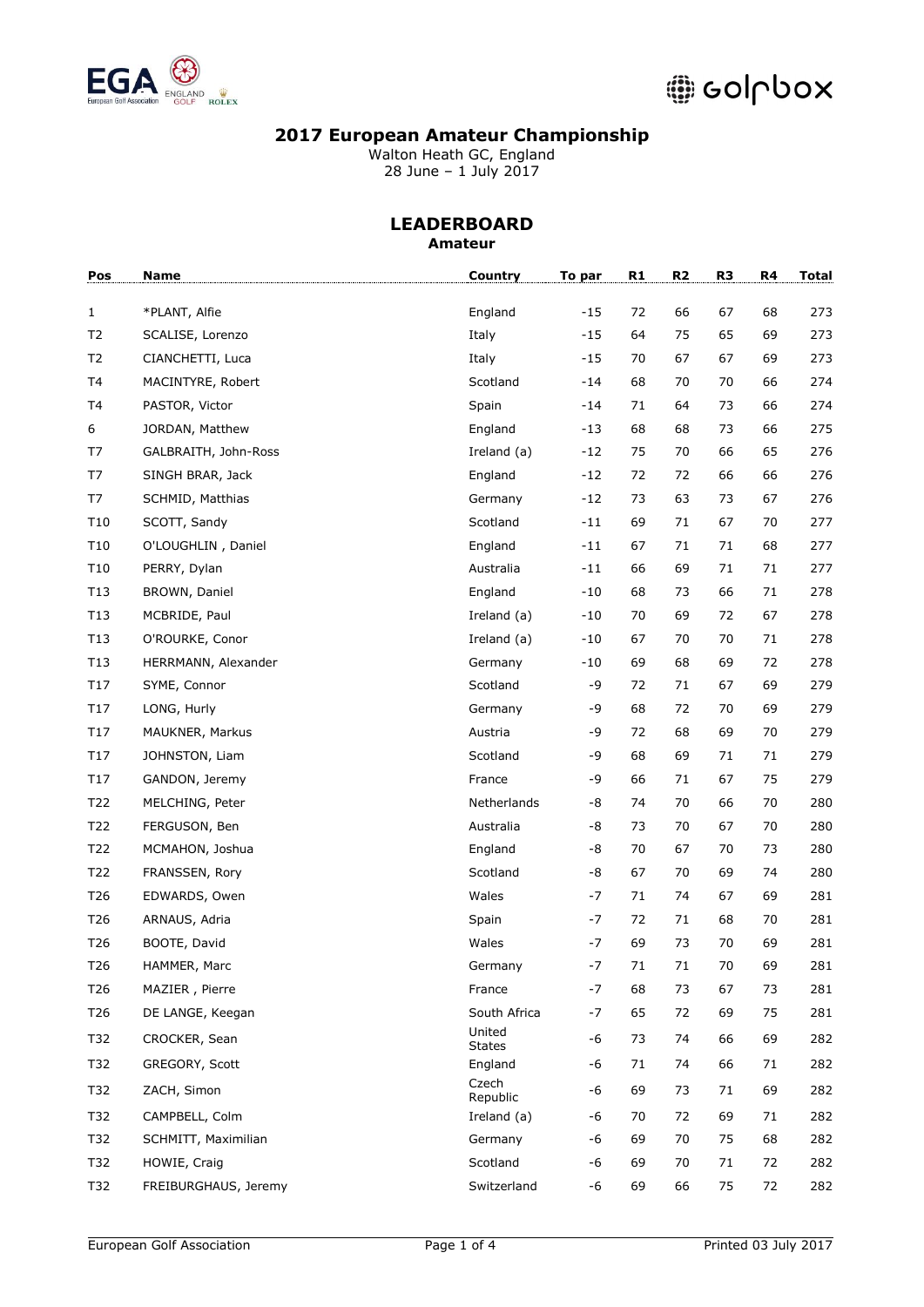

Walton Heath GC, England 28 June – 1 July 2017

### **LEADERBOARD Amateur**

| Pos             | <b>Name</b>                 | Country                 | To par | R1 | R2 | R <sub>3</sub> | R4 | <b>Total</b> |
|-----------------|-----------------------------|-------------------------|--------|----|----|----------------|----|--------------|
| T39             | GREHAN, Stuart              | Ireland (a)             | $-5$   | 70 | 72 | 71             | 70 | 283          |
| T39             | SVENSSON, Jesper            | Sweden                  | $-5$   | 73 | 69 | 68             | 73 | 283          |
| T39             | LENCART, Pedro              | Portugal                | $-5$   | 71 | 68 | 73             | 71 | 283          |
| T39             | LIPOLD, Lukas               | Austria                 | $-5$   | 71 | 68 | 72             | 72 | 283          |
|                 |                             |                         | $-5$   | 70 |    |                |    |              |
| T39             | MEDALE, Franck              | France                  | $-4$   |    | 67 | 74             | 72 | 283          |
| T44             | HOVLAND, Viktor             | Norway<br>United        |        | 69 | 75 | 70             | 70 | 284          |
| T44             | STANGER, Jimmy              | <b>States</b>           | -4     | 74 | 68 | 72             | 70 | 284          |
| T44             | MCKENZIE, Billy             | England                 | -4     | 71 | 70 | 71             | 72 | 284          |
| T47             | PETROZZI, Gian-Marco        | England                 | -3     | 71 | 72 | 71             | 71 | 285          |
| T47             | CONSUL, Claudio             | Germany                 | -3     | 72 | 70 | 69             | 74 | 285          |
| T47             | BURNAGE, Jake               | England                 | $-3$   | 69 | 72 | 72             | 72 | 285          |
| T47             | DAWSON, Robin               | Ireland (a)             | -3     | 68 | 73 | 72             | 72 | 285          |
| T47             | <b>HELLIGKILDE, Marcus</b>  | Denmark                 | -3     | 70 | 68 | 76             | 71 | 285          |
| T52             | STIRN, Zan Luka             | Slovenia                | $-2$   | 73 | 73 | 65             | 75 | 286          |
| T52             | GEISSLER, Raphael           | Germany                 | $-2$   | 70 | 74 | 70             | 72 | 286          |
| T52             | ELLIS, Harry                | England                 | $-2$   | 71 | 70 | 72             | 73 | 286          |
| 55              | FITZPATRICK, Alex           | England                 | $-1$   | 70 | 74 | 69             | 74 | 287          |
| T56             | AXELSEN, John               | Denmark                 | Par    | 72 | 71 | 71             | 74 | 288          |
| T56             | AGUILERA, Alejandro         | Spain                   | Par    | 71 | 69 | 72             | 76 | 288          |
| 58              | CLEMENTS, Todd              | England                 | $+1$   | 71 | 71 | 72             | 75 | 289          |
| T <sub>59</sub> | <b>BRAADLIE, Markus</b>     | Norway                  | $+2$   | 70 | 73 | 71             | 76 | 290          |
| T59             | SAINZ DELGADO, Javier       | Spain                   | $+2$   | 75 | 68 | 70             | 77 | 290          |
| T59             | WILSON, Andrew              | England                 | $+2$   | 69 | 71 | 72             | 78 | 290          |
| T59             | ZUSKA, Jiri                 | Czech<br>Republic       | $+2$   | 69 | 70 | 75             | 76 | 290          |
| 63              | PURCELL, Conor              | Ireland (a)             | $+3$   | 72 | 72 | 70             | 77 | 291          |
| 64              | YATES, Jonathan             | Ireland (a)             | $+5$   | 72 | 72 | 70             | 79 | 293          |
| MC              | JULIUSSON, Aron             | Iceland                 | $-1$   | 74 | 73 | 68             |    | 215          |
| MC              | WALKER, James               | England                 | -1     | 74 | 72 | 69             |    | 215          |
| МC              | MAZZOLI, Stefano            | Italy                   | $-1$   | 73 | 72 | 70             |    | 215          |
| MC              | GLEESON, Alex               | Ireland (a)             | $-1$   | 73 | 69 | 73             |    | 215          |
| MC              | LEE, Min Woo                | Australia               | $-1$   | 72 | 77 | 66             |    | 215          |
| MC              | PENGE, Marco                | England                 | $-1$   | 72 | 72 | 71             |    | 215          |
| MC              | WALKER, Euan                | Scotland                | $-1$   | 71 | 73 | 71             |    | 215          |
| МC              | KOIVU, Kim                  | Finland                 | -1     | 69 | 74 | 72             |    | 215          |
| МC              | TEXEIRA, Jonah              | United<br><b>States</b> | -1     | 69 | 73 | 73             |    | 215          |
| МC              | BRIGGS, Toby                | England                 | $-1$   | 65 | 75 | 75             |    | 215          |
| МC              | DEL REY GONZÁLEZ, Alejandro | Spain                   | Par    | 75 | 71 | 70             |    | 216          |
| МC              | GRADECKI, Mateusz           | Poland                  | Par    | 74 | 72 | 70             |    | 216          |
|                 |                             |                         |        |    |    |                |    |              |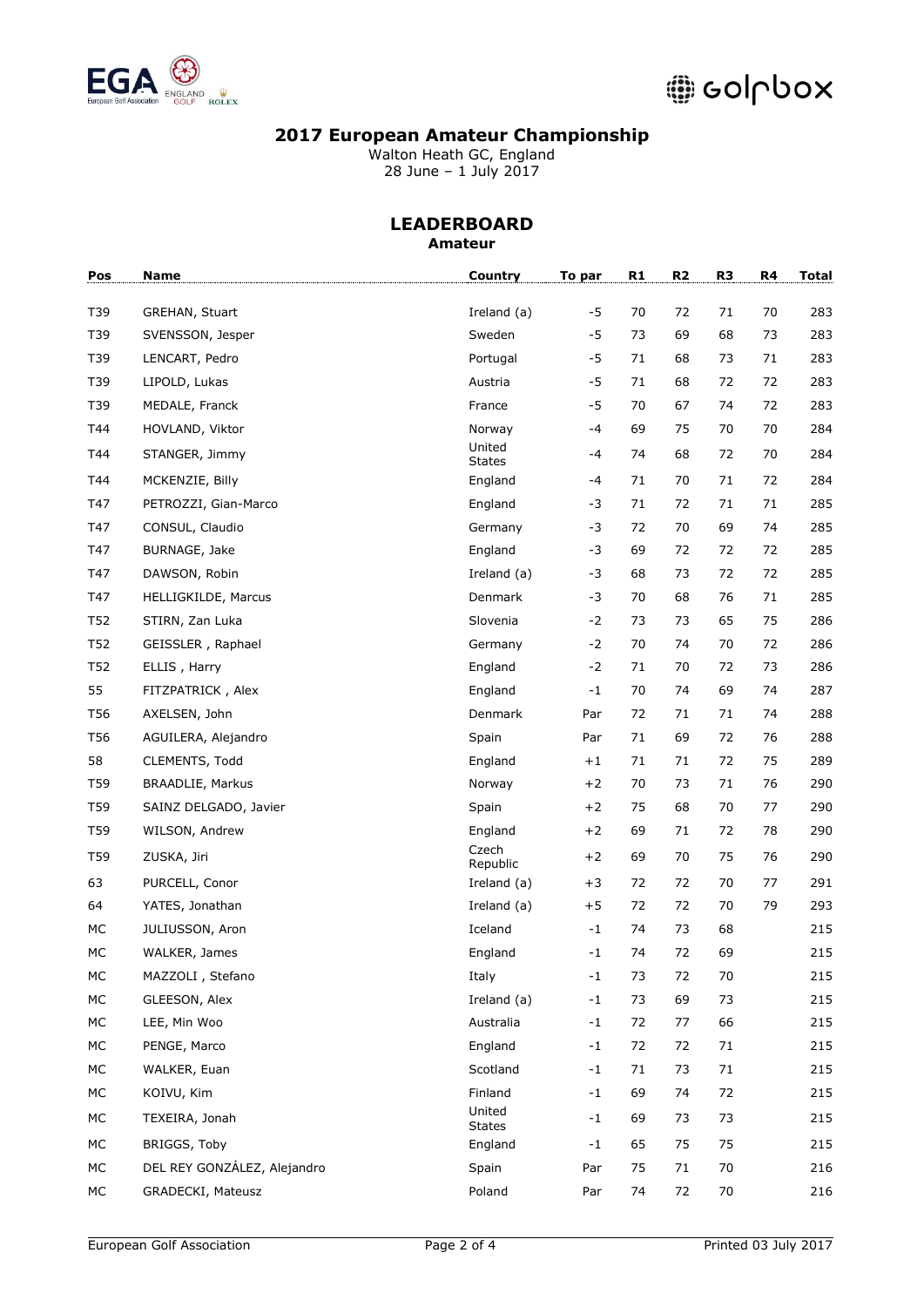

Walton Heath GC, England 28 June – 1 July 2017

#### **LEADERBOARD Amateur**

| Pos | Name                   | Country                 | To par | R1 | R <sub>2</sub> | R <sub>3</sub> | R4 | <b>Total</b> |
|-----|------------------------|-------------------------|--------|----|----------------|----------------|----|--------------|
| МC  | SVENSSON, Marcus       | Sweden                  | Par    | 74 | 69             | 73             |    | 216          |
| МC  | ORTIZ, Alvaro          | Mexico                  | Par    | 74 | 69             | 73             |    | 216          |
| МC  | YULE, Jack             | England                 | Par    | 73 | 73             | 70             |    | 216          |
| МC  | HILLEARD, Josh         | England                 | Par    | 73 | 71             | 72             |    | 216          |
| МC  | VENTURA, Kristoffer    | Norway                  | Par    | 70 | 72             | 74             |    | 216          |
| МC  | LOPES, Vitor           | Portugal                | $+1$   | 74 | 76             | 67             |    | 217          |
| МC  | HIDALGO, Angel         | Spain                   | $+1$   | 73 | 73             | 71             |    | 217          |
| МC  | VEYRET, Victor         | France                  | $+1$   | 70 | 75             | 72             |    | 217          |
| МC  | GOROSPE GURIDI, Xabier | Spain                   | $+1$   | 70 | 71             | 76             |    | 217          |
| МC  | GRIFFITH, Evan         | Wales                   | $+1$   | 69 | 74             | 74             |    | 217          |
| МC  | MATLARI, Alexander     | Germany                 | $+2$   | 78 | 70             | 70             |    | 218          |
| МC  | ARMSTRONG, Josh        | Australia               | $+2$   | 77 | 76             | 65             |    | 218          |
| МC  | GANDON, Sébastien      | France                  | $+2$   | 77 | 70             | 71             |    | 218          |
| МC  | LACROIX, Frederic      | France                  | $+2$   | 75 | 75             | 68             |    | 218          |
| МC  | TOWNDROW, Sean         | England                 | $+2$   | 75 | 69             | 74             |    | 218          |
| МC  | WU, Dylan              | United<br><b>States</b> | $+2$   | 74 | 73             | 71             |    | 218          |
| МC  | PAUL, Yannik           | Germany                 | $+2$   | 73 | 73             | 72             |    | 218          |
| МC  | FORTINI, Giacomo       | Italy                   | $+2$   | 73 | 72             | 73             |    | 218          |
| МC  | DAY, Kiran             | Australia               | $+2$   | 71 | 73             | 74             |    | 218          |
| МC  | JI, Jerry              | Netherlands             | $+3$   | 76 | 74             | 69             |    | 219          |
| МC  | HIRMER, Michael        | Germany                 | $+3$   | 75 | 72             | 72             |    | 219          |
| МC  | VAN VEEN, Vince        | Netherlands             | $+3$   | 72 | 71             | 76             |    | 219          |
| МC  | KROKEIDE, Knud         | Norway                  | $+3$   | 70 | 75             | 74             |    | 219          |
| МC  | WOERNHARD, Neal        | Switzerland             | $+4$   | 76 | 72             | 72             |    | 220          |
| МC  | HALL, Harry            | England                 | $+4$   | 76 | 72             | 72             |    | 220          |
| МC  | LEHESMAA, Santeri      | Finland                 | $+4$   | 76 | 71             | 73             |    | 220          |
| МC  | HONKALA, Matias        | Finland                 | $+4$   | 75 | 77             | 68             |    | 220          |
| МC  | NUKARI, Tuomas         | Finland                 | $+4$   | 75 | 73             | 72             |    | 220          |
| MC  | CATHERINE, Edgar       | France                  | $+4$   | 74 | 73             | 73             |    | 220          |
| МC  | CHAPLET, Paul          | Costa Rica              | $+4$   | 70 | 77             | 73             |    | 220          |
| МC  | COHEN, Perry           | Switzerland             | $+5$   | 79 | 73             | 69             |    | 221          |
| МC  | WHITEOAK, William      | England                 | $+5$   | 77 | 76             | 68             |    | 221          |
| МC  | DAVIDSON, Jack         | Wales                   | $+5$   | 77 | 73             | 71             |    | 221          |
| МC  | BAEK, Peter Launer     | Denmark                 | $+5$   | 73 | 69             | 79             |    | 221          |
| МC  | STRICKLAND, Charlie    | England                 | $+5$   | 72 | 77             | 72             |    | 221          |
| МC  | GODDARD, Harry         | England                 | $+5$   | 72 | 74             | 75             |    | 221          |
| МC  | STEWART, Jamie         | Scotland                | $+5$   | 70 | 78             | 73             |    | 221          |
| МC  | MULLIGAN, Thomas       | Ireland (a)             | $+5$   | 70 | 77             | 74             |    | 221          |
| МC  | LUMSDEN, Ryan          | Scotland                | $+6$   | 77 | 75             | 70             |    | 222          |